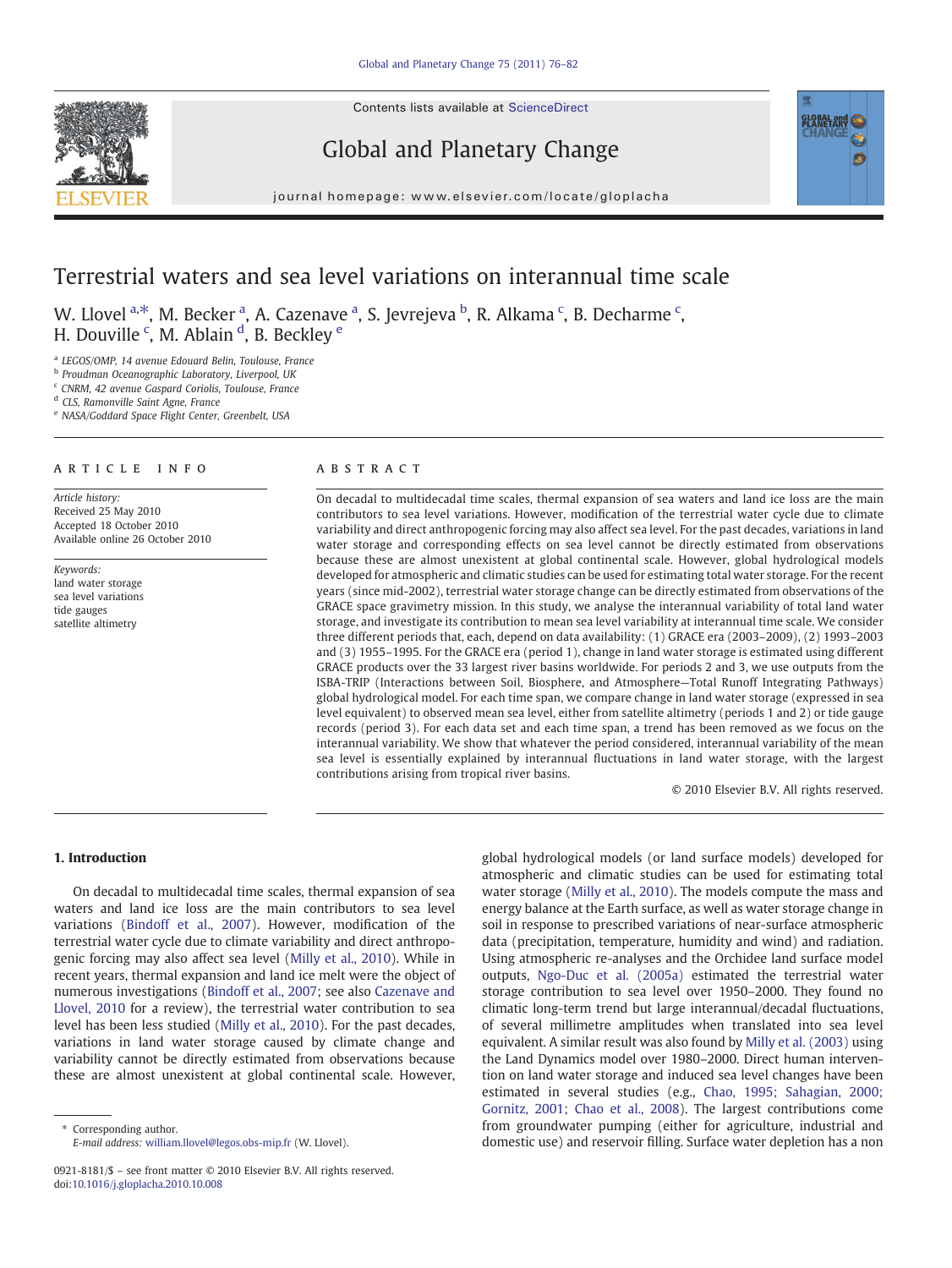<span id="page-1-0"></span>negligible contribution. Although detailed information is lacking, and estimates vary significantly between authors, ground water depletion may have contributed to past decades sea level rise by 0.55–0.64 mm/ yr (e.g., [Gornitz, 2001](#page-6-0)). A recent update by [Wada et al. \(2010\)](#page-6-0) suggests an even larger contribution of groundwater depletion, of  $0.8\pm$ 0.1 mm/yr sea level rise over 1960–2000. During the past 50 years, several tens of thousands of dams have been constructed over world rivers, leading to water impoundment into artificial reservoirs, hence negative contribution to sea level. Several attempts have been made to estimate the total volume of water stored in artificial reservoirs over the past half century (e.g., [Chao, 1995; Vörösmarty et al., 1997;](#page-6-0) [Sahagian, 2000; Gornitz, 2001\)](#page-6-0). [Chao et al. \(2008\)](#page-6-0) reconstructed water impoundment history of nearly 30,000 reservoirs constructed during the 20th century and estimated a  $-0.55$  mm/yr contribution to sea level due to dams and artificial reservoirs during the past half century. Hence, for the last few decades, effects on sea level from groundwater depletion and water impoundment behind dams are of the same order of magnitude and opposite sign. However, a slight positive residual contribution to sea level, of  $\sim 0.25$  mm/yr, may be expected if the groundwater depletion component dominates.

For the recent years, terrestrial water storage (TWS) change can also be estimated from observations of the GRACE space gravimetry mission. The GRACE mission, launched in 2002, was developed by US National Aeronautics and Space Administration (NASA) and the German Aerospace Centre (DLR), to measure spatio-temporal change of the Earth gravity field at a monthly interval ([Tapley et al., 2004](#page-6-0)). On time scales ranging from months to decades, these temporal gravity variations mainly result from surface redistribution of water inside and among the outer fluid envelopes of the Earth [\(Wahr et al., 2004](#page-6-0)). Thus, on land, GRACE provides measurements of TWS change in river basins. Two recent studies ([Ramillien et al., 2008; Llovel et al., 2010a](#page-6-0)) have estimated the water volume trend in the ~30 largest river basins worldwide using GRACE, and found small net water volume change globally since 2003, with a  $\pm$ 0.2 mm/yr sea level rise contribution.

In the present study, we focus on the interannual variability of TWS rather than on the trend, and investigate its contribution to mean sea level variability. We consider three different periods which each depends on data availability: (1) 2003–2009 (GRACE era), (2) 1993– 2003 and (3) 1955–1995. For the GRACE era (period 1), accordingly, we use GRACE data to estimate TWS. For periods 2 and 3, we estimate TWS variations from outputs of the ISBA-TRIP (Interactions between Soil, Biosphere, and Atmosphere—Total Runoff Integrating Pathways) global hydrological model [\(Alkama et al., 2010](#page-5-0)). For sea level, we used tide gauge-based values for period 3 and satellite altimetry for periods 1 and 2 (see Section 3).

# 2. Effect of land water storage change on sea level

Excluding ice sheets and glaciers, fresh water on land is stored in various reservoirs: snow pack, rivers, lakes, man-made reservoirs, wetlands and inundated areas, root zone (upper few meters of the soil) and aquifers (groundwater reservoirs). Terrestrial waters are continuously exchanged with atmosphere and oceans through vertical and horizontal mass fluxes (precipitation, evaporation, transpiration of the vegetation, surface runoff and underground flow). This exchange is an integral part of the global climate system, with important links and feedbacks generated through its influence on surface energy and moisture fluxes between continental water, atmosphere and oceans. Thus climate change and variability modify TWS. As briefly discussed earlier, human activities also directly affect TWS.

To estimate the contribution of TWS variations on sea level, we can simply consider the conservation of water mass in the Earth's system as in previous studies (e.g., [Chen et al., 1998\)](#page-6-0). On time scales of years to decades, solid Earth stores can be neglected, so that only changes in terrestrial reservoirs, ocean and atmosphere can be considered, with the mass conservation as follows:

$$
\Delta M_{\text{cont}} + \Delta M_{\text{ocean}} + \Delta M_{\text{atm}} = 0 \tag{1}
$$

where ΔM represents changes in water mass for the three reservoirs: continents, ocean and atmosphere.

Previous studies have shown that water vapour change in the atmosphere cannot be neglected at the annual time scale [\(Chen et al.,](#page-6-0) [1998; Minster et al., 1999](#page-6-0)). On multidecadal time scale, it is generally considered that change in atmospheric water storage is negligible [\(Trenberth and Smith, 2005\)](#page-6-0), even if because of global warming, an increase of atmospheric water vapour is expected. However, because of the water holding capacity of the atmosphere, even with higher temperature, this contribution is expected to be small as far as sea level change is concerned. [Trenberth and Smith \(2005\)](#page-6-0) showed that, on interannual time scale, water vapour fluctuations are mostly associated with ENSO (El Nino-Southern Oscillation) events and lead to up to  $\sim$  0.5  $\times$  10<sup>15</sup> kg variations of the mass of the atmosphere. When translated into sea level equivalent, this corresponds to sea level fluctuations at the mm level. This is not negligible considering the range of interannual fluctuations of the global mean sea level during ENSO events (of about 8 mm; see later). However in the present study, we choose to ignore the water vapour contribution.

Thus Eq. (1) becomes:

$$
\Delta M_{\text{ocean}} \approx -\Delta M_{\text{cont}}.\tag{2}
$$

ΔMocean represents the change with time in mass of the ocean due to total fresh water input from continents (i.e., land waters plus land ice melt). It can be further expressed in terms of equivalent sea level change by simply dividing the total continental water volume change by the mean surface of the oceans (assumed equal to  $360 \times 10^6$  km<sup>2</sup>) and changing its sign. In the following, we only consider the land water contribution because it is the purpose of the present study (keeping in mind that global land ice fluctuations may eventually slightly contribute to the sea level interannual signal). The associated  $\Delta M_{\text{cont}}$  component may then be quantified in estimating the change in water storage on land (with  $\Delta M_{\text{cont}} = \Delta TWS$ ).

At a river basin scale, temporal change in water storage TWS is related to precipitation P, evapotranspiration E and river runoff R through the water balance equation:

$$
dTWS/dt = P - E - R \tag{3}
$$

If P, E and R, or TWS were known globally, it would be possible to use these hydrological parameters to estimate the effect of land water storage on sea level. GRACE space gravimetry provides direct measurements of TWS while hydrological models solve Eq. (3) to estimate TWS.

#### 3. Data used in this study

### 3.1. Sea level data

For periods 1 (2003–2009) and 2 (1993–2003) GMSL is derived from satellite altimetry (Topex/Poseidon, Jason-1 and Jason-2). Data from two different groups are considered (CLS — Collecte Localisation Satellites, update from [Ablain et al., 2009](#page-5-0) and NASA/GSFC — Goddard Space Flight Center, [Beckley et al., 2010\)](#page-6-0). While altimetry-based GMSL trends agree well whatever the data processing group, slight differences are noticed on interannual time scale, as we will see later.

The altimetry data are corrected for the standard geophysical and environmental corrections, including instrumental drifts and bias (see [Ablain et al., 2009; Beckley et al., 2010](#page-5-0) for details).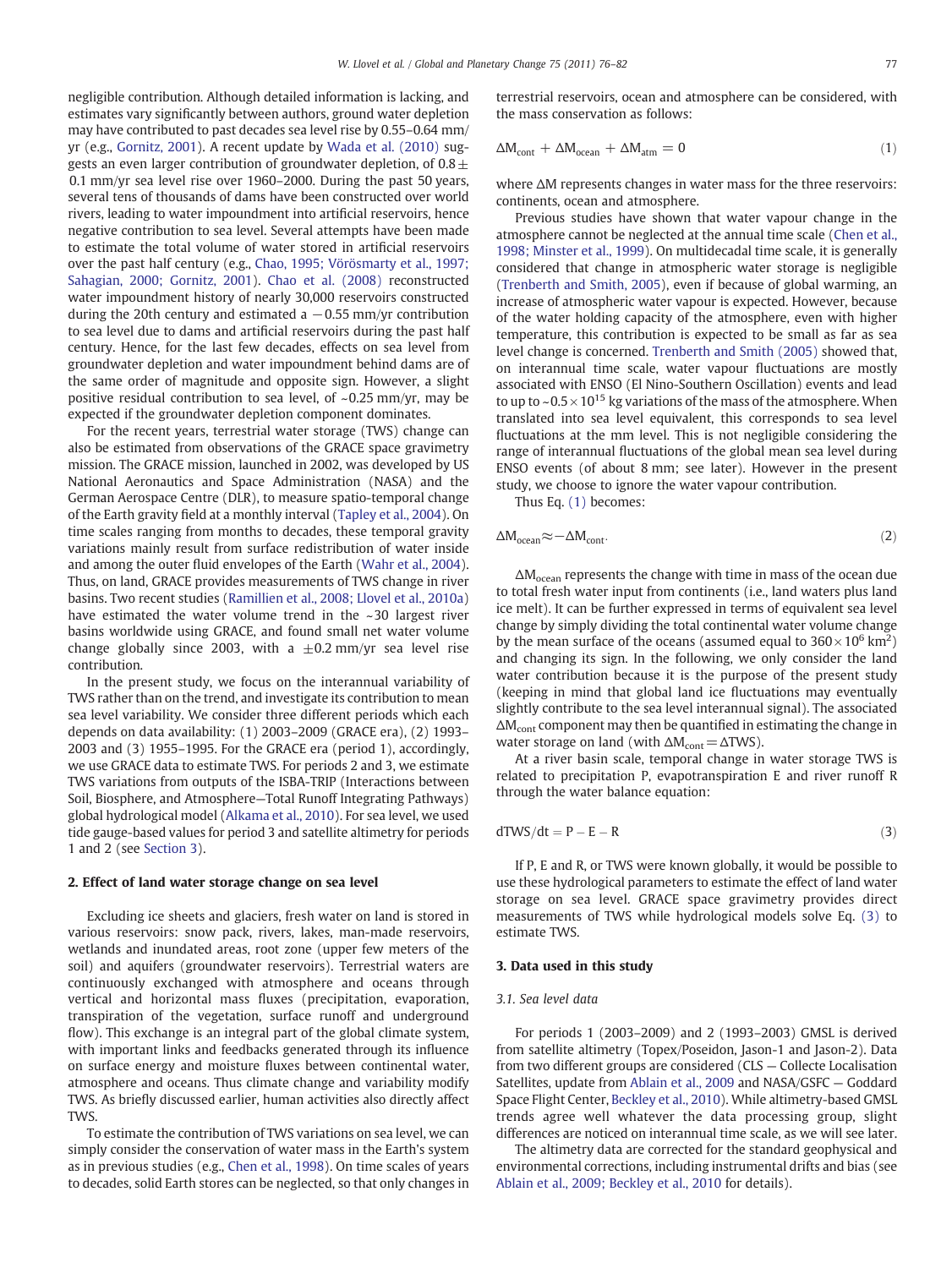For period 3 (1955–1995), we considered global mean sea level (GMSL) time series computed by [Jevrejeva et al. \(2006\)](#page-6-0) from tide gauge records. These authors used 1023 RLR (Revised Local Reference) tide gauge records (monthly data) from the Permanent Service for Mean Sea Level (PSMSL) [\(Woodworth and Player, 2003](#page-6-0)). However, they excluded data from Japan due to lack of information about vertical land motion during earthquake events, as well as data from the Baltic Sea because they may not be representative of the global ocean. This led to a total of about 800 stations usable for the global mean sea level reconstruction. The maximum number of tide gauges in a given year is 585. No inverted barometer correction was applied. Tide gauge records were corrected for glacial isostatic adjustment (GIA) of the solid Earth [\(Peltier, 2001\)](#page-6-0). To overcome geographical bias (sampling issue of station locations) a "virtual station" method has been used. In this method, stations close to each other are weighted much less than isolated ones and uncertainties depend on how considered stations are locally representative of the estimated sea level. Global mean sea level (GMSL) data and their errors [\(Jevrejeva et al., 2006](#page-6-0)) are available from [http://www.psmsl.](http://www.psmsl.org/products/reconstructions/jevrejevaetal2006.php) [org/products/reconstructions/jevrejevaetal2006.php.](http://www.psmsl.org/products/reconstructions/jevrejevaetal2006.php)

### 3.2. Terrestrial water storage

# 3.2.1. The ISBA-TRIP global hydrological model

ISBA is a relatively simple land surface model (LSM) that uses the force-restore method to calculate the time variation of the surface energy and water budgets ([Noilhan and Planton, 1989](#page-6-0)) including snow pack evolution based on a simple one-layer scheme ([Douville](#page-6-0) [et al., 1995\)](#page-6-0). The soil hydrology is represented by three layers: a thin surface layer (1 cm) included in the rooting layer and a third layer to distinguish between the rooting depth and the total soil depth [\(Boone](#page-6-0) [et al., 1999](#page-6-0)). An exponential profile of the saturated hydraulic conductivity with soil depth is also assumed for the soil column. This type of profile attempts to represent the fact that roots and organic matter favor the development of macropores and enhance water movement near the soil surface, and that soil compaction is an obstacle for vertical water transport in the deep soil [\(Decharme et al., 2006](#page-6-0)). The soil water content varies with surface infiltration, soil evaporation, plant transpiration and deep drainage. The infiltration rate is computed as the difference between the through-fall rate and the surface runoff. The through-fall rate is the sum of rainfall not intercepted by the canopy, dripping from the interception reservoir and snowmelt from the snow pack. ISBA also uses a comprehensive parameterization of sub-grid hydrology to account for the heterogeneity of precipitation, topography and vegetation within each grid cell [\(Decharme and Douville, 2006\)](#page-6-0).

The total runoff integrating pathways (TRIP) was developed at Tokyo University by [Oki and Sud \(1998\)](#page-6-0). It is a simple river routing model (RRM) used to convert the daily runoff simulated by ISBA into river discharge on a global river channel network here defined at 1° by 1° resolution. The runoff part of the simulated TWS can be validated using direct comparison between simulated and observed discharge. TRIP is a simple linear model based on a single prognostic equation for the water mass within each grid cell of the hydrologic network. In other words, TRIP only simulates a surface stream reservoir and the stream flow velocity is assumed constant and uniform at 0.5 m s<sup>-1</sup>.

The outputs of the ISBA-TRIP model cover the period January 1950 to December 2006, with values given at monthly interval on a  $1^{\circ} \times 1^{\circ}$ grid. They are based on a run in forced mode. The global meteorological forcing was provided by the Princeton University (available online at [http://hydrology.princeton.edu\)](http://hydrology.princeton.edu) on a 3-hourly time step and at a 1<sup>°</sup> resolution (see [Alkama et al., 2010](#page-5-0) for more details).

# 3.2.2. GRACE data

Raw GRACE data are processed by different groups belonging to the GRACE project (Center for Space Research —CSR, Jet Propulsion

Laboratory —JPL— in the USA and Geo-ForschungsZentrum —GFZ in Germany). GRACE data are also processed by other groups (GSFC/ NASA in the USA; GRGS — Groupe de Recherche en Géodésie Spatiale in France and DUT — Delft University of Technology— in The Netherlands). The GRACE products delivered over land by all groups are time series of equivalent water height, expressed either in terms of spherical harmonic expansion or as gridded data. Several GRACE product releases have been available from the GRACE project, each time with substantial improvement. Here we use different GRACE data sets: (1) the latest release (RL04) from the TELLUS website ([http://](http://grace.jpl.nasa.gov/data/mass/) [grace.jpl.nasa.gov/data/mass/](http://grace.jpl.nasa.gov/data/mass/)) for three solutions: the CSR, GFZ and JPL solutions  $(1^{\circ} \times 1^{\circ}$  global grids at monthly interval). The RL04 release includes an implementation of the carefully calibrated combination of destripping and smoothing, with a 300 km halfwidth Gaussian filter [\(Chambers, 2006\)](#page-6-0). These GRACE products are also corrected for post-glacial rebound (the solid Earth response to last deglaciation, also sensed by GRACE) using the [Paulson et al. \(2007\)](#page-6-0) model (but note that, as we focus here on interannual variability, we do not need to take care of this purely secular effect). These time series cover the period from August 2002 through July 2009. We also analysed GRGS solutions (updated from [Biancale et al., 2007;](#page-6-0) data available at [http://bgi.cnes.fr:8110/geoid-variations/\)](http://bgi.cnes.fr:8110/geoid-variations/). Processing of the GRGS GRACE data is described in detail in [Bruinsma et al. \(2010\).](#page-6-0) The data consist of 10-day  $1^{\circ} \times 1^{\circ}$  gridded solutions expressed in equivalent water height (their actual spatial resolution is about 400 km; [Bruinsma et al., 2010](#page-6-0)). They cover the period from July 2002 to April 2009.

As in [Llovel et al. \(2010a\),](#page-6-0) we computed water storage change over the 33 largest world river basins (see [Fig. 1](#page-3-0) for location). The river basin contours are based on masks of 1° resolution from [Oki and Sud](#page-6-0) [\(1998\).](#page-6-0) To estimate the water storage (i.e., water volume) contribution of individual river basins at each time step, the spatial average of GRACE equivalent water height has been computed over the area included inside the basin contour, then multiplied by the basin area. This analysis was repeated for each of the three CSR, GFZ and JPL GRACE products, from which an average TWS time series was deduced. Similar calculations were performed with the GRGS solutions.

## 4. Results

Each sea level and TWS time series has been detrended and the seasonal cycles (annual plus semi-annual) have been removed (12-month and a 6-month period sinusoids have been adjusted to each time series and removed). Each residual time series had its mean value set to zero over the time span of interest. TWS from both GRACE and ISBA-TRIP outputs was further expressed in terms of equivalent sea level (ESL) as explained in [Section 2](#page-1-0). In the following, this quantity is called TWS-ESL.

# 4.1. Period 1 (2003–2009)

For period 1 (2003–2009) GMSL is based on satellite altimetry data (updated from [Ablain et al., 2009](#page-5-0)). For this time span, we have removed steric effects from the GMSL (i.e., the effects of ocean temperature and salinity) before comparing sea level variations with GRACE-based TWS-ESL. In effect, sea level variations result from both steric and mass effects. As we focus here on a mass component (the land water storage contribution), it is appropriate to remove the steric effects to observed global mean sea level. This is done using Argo profiling floats data processed by [Guinehut et al. \(2009\).](#page-6-0) The steric sea level computation is described in another paper ([Llovel](#page-6-0) [et al., 2010b\)](#page-6-0). [Fig. 2](#page-3-0) compares interannual variability in GMSL (corrected for steric effects) and TWS-ESL from GRACE (sum of the 33 river basin contributions). The two GRACE time series are shown (i.e., the mean CSR/GFZ/JPL solution and the GRGS solution). [Fig. 2](#page-3-0)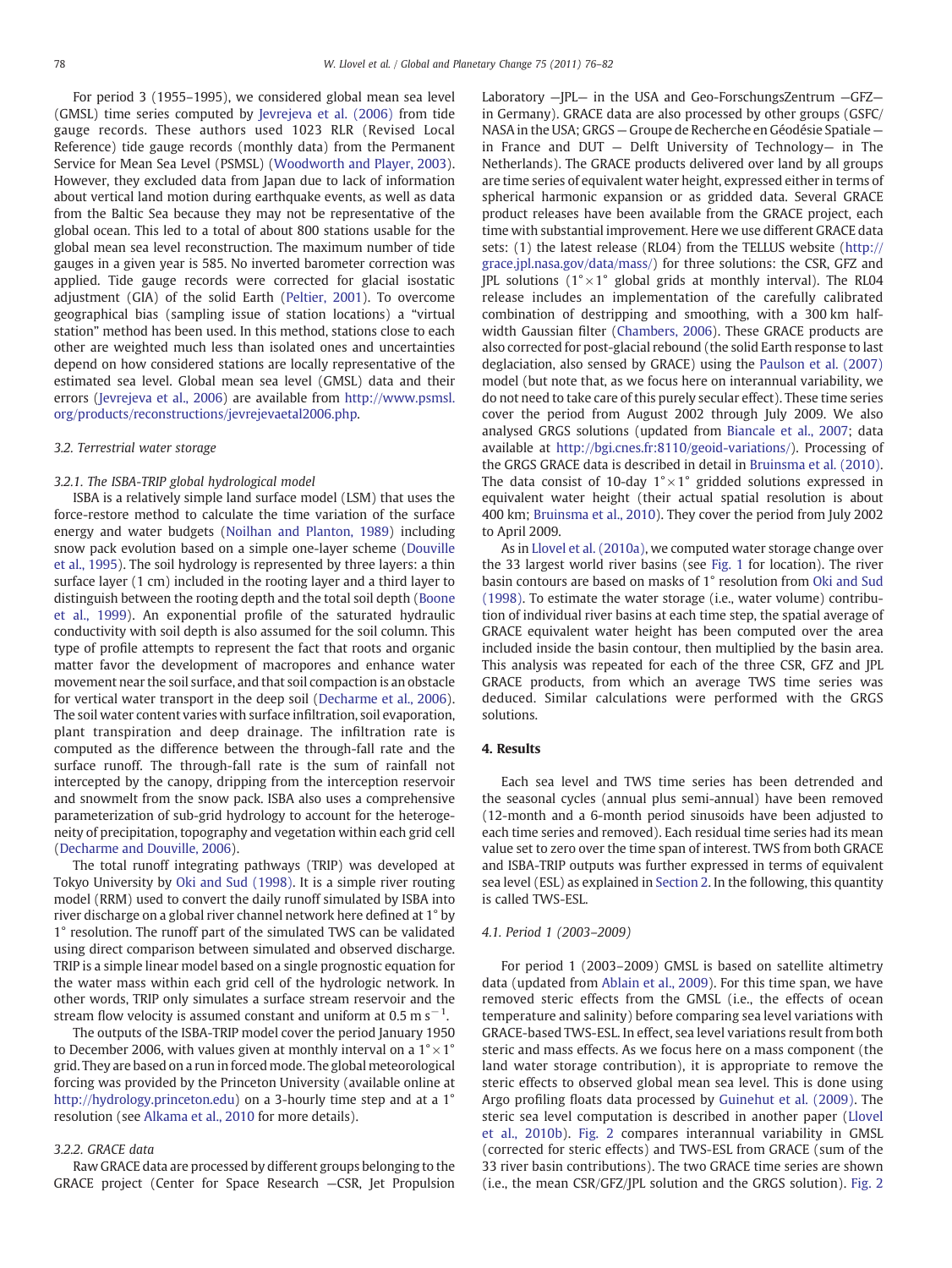<span id="page-3-0"></span>

Fig. 1. Location of the 33 river basins used for computing TWS from GRACE and ISBA-TRIP data. List of the 33 river basins considered and associated number: 1: Amazon, 2: Amur, 3: Aral, 4: Brahmaputra, 5: Caspienne/Volga, 6: Colorado, 7: Congo, 8: Danube, 9: Dniepr, 10: Euphrates, 11: Eyre, 12: Ganges, 13: Indus, 14: Lena, 15: Mackenzie, 16: Mekong, 17: Mississippi, 18: Murray, 19: Nelson, 20: Niger, 21: Nile, 22: Ob, 23: Okavango, 24: Orange, 25: Orinoco, 26: Parana, 27: St-Lawrence, 28: Tocantins, 29: Yangtze, 30: Yellow, 31: Yenisey, 32: Yukon, and 33: Zambeze.

also shows TWS-ESL from the ISBA-TRIP model (same 33 river basins). As mentioned previously, all time series are detrended and seasonal signal has been removed. A 3-month running mean smoothing was applied to the data.



Fig. 2. Interannual variability of the altimetry-based global mean sea level (GMSL) corrected for thermal expansion over 2003–2009 (blue curve —data from [Llovel et al.,](#page-6-0) [2010b\)](#page-6-0) and terrestrial water storage (expressed in equivalent sea level) —TWS-ESL from the ISBA-TRIP model (red curve) and GRACE (green curve: data from the mean CSR/GFZ/JPL; black curve: data from GRGS updated from [Llovel et al., 2010a](#page-6-0)). The time series are detrended, and the seasonal cycle is removed. The time series are smoothed with a 3-month window.

Looking at Fig. 2, we first note that the two GRACE solutions agree reasonably well (correlation coefficient of 0.61 at the 95% confidence level). They also agree well with ISBA-TRIP TWS-ESL over their overlapping time span. Interannual fluctuations in GMSL (corrected for steric effects) are positively correlated with TWS-ESL (correlation coefficient of 0.5 and 0.7 with the mean CSR/GFZ/JPL and GRGS solutions respectively at the 95% confidence level). We note that the agreement between sea level and TWS improves beyond 2004. As discussed in [Llovel et al. \(2010b\)](#page-6-0), the poor Argo coverage in 2002–2003 underestimates the steric sea level correction. For that reason, the corrected sea level for 2002–2003 is shown by a dashed curve. However, the overall agreement over the 2003–2009 time span is good. This result suggests that for the recent years, interannual variability of GMSL is, at least partly, caused by year-to-year variability of land water storage. Fig. 2 is suggestive of nearly annual fluctuations. However, as already mentioned, the annual cycle has been removed. A spectral analysis –not shown– of the three TWS-ESL time series (i.e., the two GRACE solutions and the ISBA-TRIP outputs, with data at monthly interval) displays peaks in the 14–16 month and 24–25 month wavebands. The origin of these signals is unclear and needs further investigation.

Following the conclusions of [Ngo-Duc et al. \(2005b\),](#page-6-0) we investigated whether the tropical river basins mostly contribute to the TWS interannual variability. For that purpose, we constructed the GRACEbased TWS time series (data from GRGS only), considering only the following basins: Amazon, Orinoco, Niger, Congo, Okavango, Indus, Ganges and Mekong. The corresponding curve, expressed in water volume is shown in [Fig. 3.](#page-4-0) For comparison the curve for the 33 basins is superimposed. [Fig. 3](#page-4-0) clearly shows the dominant contribution of the tropical river basins. On [Fig. 3](#page-4-0) we also show the Amazon contribution. Interestingly, the Amazon basin alone is a major contribution to the total signal. Thus we conclude that interannual variability in sea level is highly associated with water fluctuations of the Amazon basin.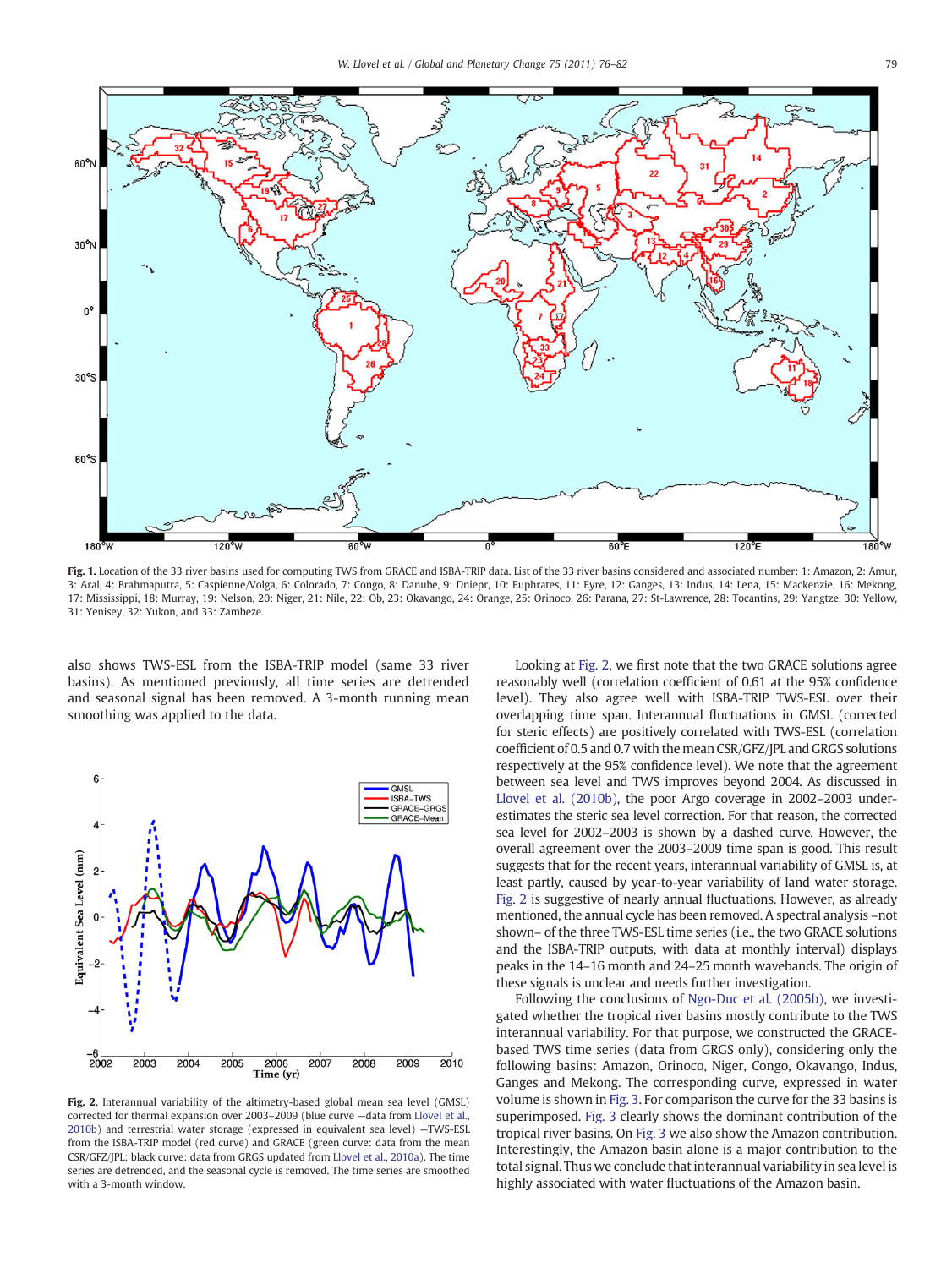<span id="page-4-0"></span>

Fig. 3. TWS variability (data from GRGS) over 2003–2009: total (33 river basins; black curve); contribution from 8 tropical river basins (red curve: 1: Amazon, 7: Congo, 12: Ganges, 13: Indus, 16: Mekong, 20: Niger, 23: Okavango, and 25: Orinoco) and contribution from the Amazon only (blue curve). The time series are detrended, and the seasonal cycle is removed. The time series are smoothed with a 3-month window.

# 4.2. Period 2 (1993–2003)

For this time span (1993–2003), we compared TWS-ESL from ISBA-TRIP with the altimetry-based global mean sea level. Here we show two altimetry-based GMSL curves (from [Ablain et al., 2009](#page-5-0) —called CLS, and from [Beckley et al., 2010](#page-6-0) —called GSFC). A 3-month running mean smoothing was applied to the data. The CLS (Fig. 4a) and GSFC (Fig. 4b) sea level curves, superimposed to ISBA-TRIP TWS-ESL, are presented separately for clarity. As for period 1, the two quantities can be directly compared. However, unlike for period 1, we did not correct for steric effects here. For the pre-Argo period, steric effects are mostly based on XbT temperature data, subjects to significant uncertainties. A recent study by [Lyman et al. \(2010\)](#page-6-0) compares different global ocean heat content curves computed by different teams for the period 1993–2008 and shows large difference in interannual variability, especially for the pre-Argo years (before 2002), revealing large uncertainties introduced by the XbT measurements (in particular the XbT depth bias correction). As global heat content and thermal expansion follow similar time evolution, we choose to not correct sea level for steric effects, in order not to introduce spurious noise on interannual time scale.

Fig. 4a,b shows significant correlation (~0.5 and ~0.7 with CLS and GSFC products respectively at the 95% confidence level) between altimetry-based sea level and TWS-ESL (from ISBA-TRIP), especially during the 1997–1998 ENSO event, and also between 2002 and 2004 (another ENSO period). During such events, positive sea level anomalies seem to essentially result from land water storage change (more specifically, from water deficit on land). The study by [Ngo-Duc](#page-6-0) [et al. \(2005b\)](#page-6-0) analysed the cause for a higher/smaller than normal annual cycle in GMSL (based on Topex/Poseidon altimetry) in 1997– 1998, during the large 1997–1998 ENSO event. Using the Orchidee LSM, run in a coupled mode with the Atmospheric General Circulation Model of the Laboratoire de Meteorologie Dynamique, they showed that higher/smaller annual amplitude in sea level (corrected for thermal expansion) in 1997/1998 could be explained by higher/ smaller TWS-ESL, as a result of particularly dry conditions on land due to important precipitation deficit over tropical land (inside the 20°N– 20°S domain) during this ENSO event. Year-to-year fluctuations in TWS annual amplitude translate into interannual variability. This is exactly what Fig. 4a,b shows during the 1997–1998 ENSO. Previous results based on the Orchidee LSM are indeed confirmed when using



Fig. 4. Interannual variability of the altimetry-based global mean sea level (solid curve) and terrestrial water storage (expressed in equivalent sea level) —TWS-ESL from the ISBA-TRIP model (dashed curve) over 1993–2003. (a) Global mean sea level from [Ablain et al. \(2009\)](#page-5-0) — CLS; (b) global mean sea level from [Beckley et al. \(2010\)](#page-6-0) —GSFC. The time series are detrended, and the seasonal cycle is removed. The time series are smoothed with a 3-month window.

the ISBA-TRIP model. Thus, we can quantitatively explain GMSL anomaly in 1997–1998 by a net water deficit on land during this ENSO event. The good correspondence seen between GMSL and TWS-ESL around 2002–2004 (another ENSO period) suggests that the same hydrological conditions produce similar effects.

In Fig. 4a,b, we note some discrepancy between sea level and TWS-ESL in 1995. We cannot exclude a steric origin (as steric effects are not corrected for). However, the two sea level curves do not perfectly coincide at this epoch, suggesting that some efforts should be made to better estimate interannual variability in global mean sea level. Besides, these disagreements could be due to some other phenomena not considered or modelled in the ISBA-TRIP model.

# 4.3. Period 3 (1955–1995)

[Fig. 5](#page-5-0) shows the interannual to decadal variability in sea level (based on tide gauge data from [Jevrejeva et al., 2006\)](#page-6-0) and TWS-ESL (from ISBA-TRIP) between 1955 and 1995. Here the two curves have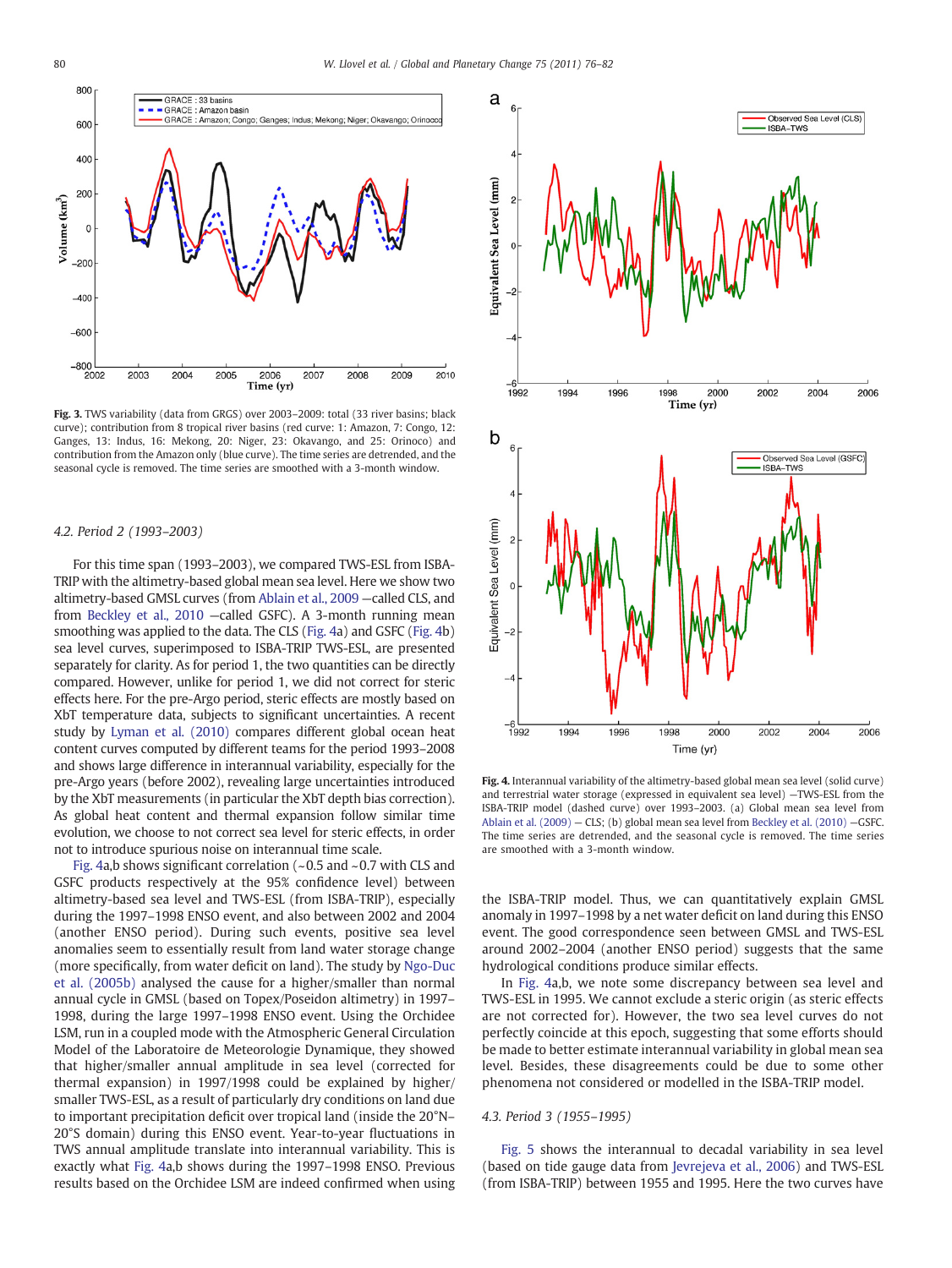<span id="page-5-0"></span>

Fig. 5. Interannual variability of the global mean sea level (solid curve; data from [Jevrejeva](#page-6-0) [et al., 2006\)](#page-6-0) and terrestrial water storage (expressed in equivalent sea level) —TWS-ESL from the ISBA-TRIP model (dashed curve)— between 1955 and 1995. The time series are detrended, and the seasonal cycle is removed. The time series are smoothed with an 11-month window.

been normalized (norm defined by the largest singular value of the time series). In effect, as shown in [Prandi et al. \(2009\),](#page-6-0) coastal mean sea level displays higher interannual variability than GMSL based on global data coverage (e.g. from satellite altimetry). This is a sampling effect due to sparse tide gauge records when compared to the 'true' global mean computed with quasi global altimetry data. For comparing with TWS-ESL (which represents a global signal), we thus decided to normalize both time series to not artificially enhance the observed coastal sea level variability. As for period 2, steric effects have not been corrected for. An 11-month running mean smoothing has been applied to the data. From Fig. 5, we note that the two curves are positively correlated (correlation of  $\sim$  0.5 at the 95% confidence level). The fluctuations are suggestive of ENSO (El Nino-Southern Oscillation)-type variability (as observed in 1997–1998 during period 2). For example, we note positive sea level and TWS-ESL anomalies in 1982–1983 and 1986–1987, periods of strong ENSO events. We performed a spectral analysis (based on data at monthly interval) of mean sea level and TWS-ESL (note that in this case mean sea level and TWS-ESL are not normalized). Amplitude spectra are shown in Fig. 6. Dominant peaks in sea level and TWS-ESL are seen around 3–4 years 6–7 years, as expected for a dominant ENSO forcing. Previous studies (e.g., Merrifi[eld et al., 2009; Nerem et al., 2010\)](#page-6-0) have reported high correlation between detrended global mean sea level (over the altimetry period) and ENSO proxies, in particular the Multivariate ENSO Index —MEI (MEI is computed with the six main observed variables over the tropical Pacific which are sea level pressure, zonal and meridional components of the surface wind, sea surface temperature, surface air temperature, and total cloudiness fraction of the sky, for more information see [Wolter, 1987\)](#page-6-0). [Nerem et al.](#page-6-0) [\(2010\)](#page-6-0) suggest that the observed correlation could result from either a change in ocean heat content associated with ENSO or a change in land/ocean precipitation patterns during ENSO. Our analysis of TWS suggests that it is rather the second process that leads to the observed correlation, more specifically the change in land water storage during ENSO events.

# 5. Discussion

The results presented earlier for three different time frames (2003–2009, 1993–2003 and 1955–1995) reveal the important



Fig. 6. Amplitude spectra of the data shown in Fig. 5 (sea level data: solid curve; TWS-ESL: dashed curve).

contribution of global terrestrial water storage variations to the interannual variability of the global mean sea level. For periods 2 (1993–2003) and 3 (1955–1995) the results are based on the ISBA-TRIP model. Furthermore, for period 1 (2003–2009) we used GRACE space gravimetry data. This study reports a dominant ENSO signature in interannual GMSL and TWS fluctuations. Quantitative comparison with global terrestrial water storage variations shows that the process involved is water exchange between land river basins and oceans, with drier than normal land during ENSO events. As suggested by [Ngo-Duc et al. \(2005b\),](#page-6-0) tropical basins are probably the regions mostly involved in this exchange. The Amazon basin in particular shows a dominant contribution (at least for period 1) in the exchange of water between land and oceans on interannual time scale. This study points towards a significant influence of the terrestrial water cycle on sea level. It provides an explanation of processes involved in the correlation reported by [Nerem et al. \(2010\)](#page-6-0) between GMSL and ENSO proxies. It also provides a quantitative explanation of the origin of the interannual variability in sea level. This interannual variability in sea level has been noticed in many previous studies, but so far had remained unexplained. Besides, another potential contribution remains to be investigated: the atmospheric water vapour reservoir. Variability of water vapour may eventually explain part of the difference between global mean sea level and land water storage at interannual time scale.

# Acknowledgements

W. Llovel is supported by a PhD Grant from CNRS and the Region Midi-Pyrenees. M. Becker and R. Alkama are supported by Post Doctoral fellowships from the ANR project 'CECILE' and the RTRA-STAE project 'CYMENT'. We thank R.S. Nerem and two anonymous reviewers for very useful comments. GRACE data of the TELLUS website were processed by D. P. Chambers, supported by the NASA Earth Science REASoN GRACE Project, and are available at [http://grace.jpl.nasa.gov.](http://grace.jpl.nasa.gov)

# References

- Ablain, M., Cazenave, A., Guinehut, S., Valladeau, G., 2009. A new assessment of global mean sea level from altimeters highlights a reduction of global slope from 2005 to 2008 in agreement with in-situ measurements. Ocean Sci. 5 (2), 193–201.
- Alkama, R., Decharme, B., Douville, H., Voldoire, A., Tyteca, S., Le Moigne, P., Becker, M., Cazenave, A., Sheffield, J., 2010. Global evaluation of the ISBA-TRIP continental hydrological system. Part 1: comparison to GRACE terrestrial water storage estimates and in-situ river discharges. J. Hydromet. 583–600. doi[:10.1175/2010JHM1211.1.](http://dx.doi.org/10.1175/2010JHM1211.1)